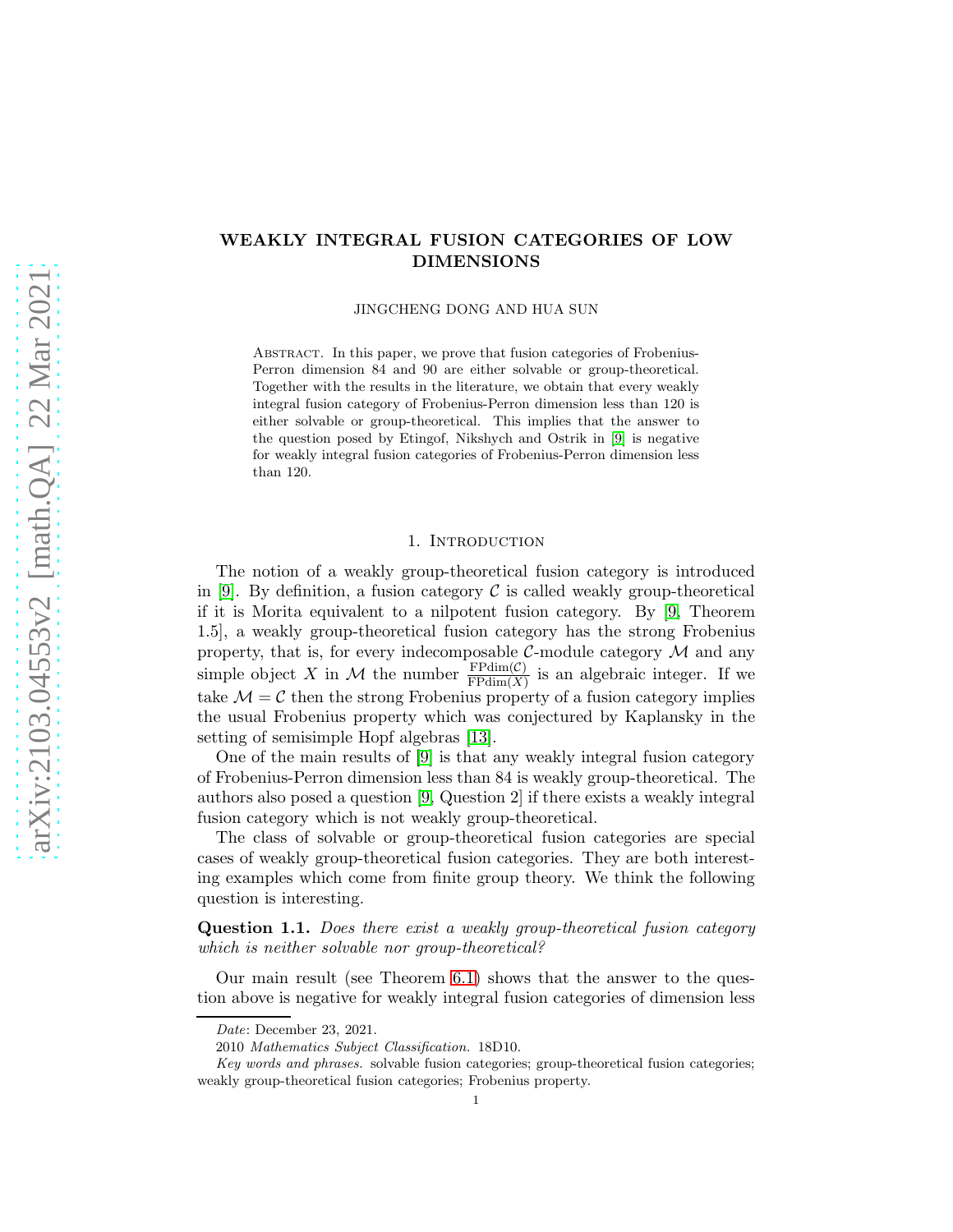that 120. That is, all these fusion categories are either solvable or grouptheoretical. Our result implies that the answer to [\[9,](#page-14-0) Question 2] is negative, too.

The paper is organized as follows. In Section [2,](#page-1-0) we recall some basic definitions and results which will be used throughout. In Section [3,](#page-6-0) we study the existence of nontrivial symmetric categories in the Drinfeld center of a fusion category. We study fusion categories of dimension 84 and 90 in Section [4](#page-10-0) and [5,](#page-11-0) respectively. Our main result is given in Section [6.](#page-13-1)

Throughout this paper, we shall work over an algebraically closed field  $k$  of characteristic 0. We refer to  $[7]$  for the main notions about fusion categories.

## 2. Preliminaries

<span id="page-1-0"></span>2.1. Frobenius-Perron dimensions. Let  $\mathcal C$  be a fusion category and let  $\text{Irr}(\mathcal{C})$  denote the set of isomorphism classes of simple objects in  $\mathcal{C}$ . Then  $\text{Irr}(\mathcal{C})$  is a basis of the Grothendieck ring  $K_0(\mathcal{C})$  of  $\mathcal{C}$ . The Frobenius-Perron dimension  $FPdim(X)$  of  $X \in \text{Irr}(\mathcal{C})$  is defined as the Frobenius-Perron eigenvalue of the matrix of left multiplication by  $X$  in the Grothendieck ring with respect to the basis. The Frobenius-Perron dimension of  $\mathcal C$  is the number

$$
\mathrm{FPdim}(\mathcal{C}) = \sum_{X \in \mathrm{Irr}(\mathcal{C})} (\mathrm{FPdim}\, X)^2.
$$

A fusion category C is called weakly integral if  $FPdim(\mathcal{C})$  is an integer. A fusion category C is called integral if  $FPdim(X)$  is an integer for every  $X \in \text{Irr}(\mathcal{C}).$ 

A simple object  $X \in \mathcal{C}$  is called invertible if  $\text{FPdim}(X) = 1$ . A pointed fusion category is a fusion category  $\mathcal C$  whose simple objects are all invertible. If  $\mathcal C$  is a pointed fusion category, then  $\mathcal C$  is equivalent to the category of G-graded vector spaces with associativity constraint given by a 3-cocycle  $\omega \in H^3(G, k^{\times})$ , denoted by Vec<sub> $G, \omega$ </sub>. This fact is originally due to Eilenberg and Mac Lane. See also [\[11\]](#page-14-3) for details.

We use  $\mathcal{C}_{pt}$  to denote the largest pointed fusion subcategory in C. Let  $G(\mathcal{C})$  be the group of isomorphism classes of invertible simple objects of a fusion category C. Then  $|G(\mathcal{C})| = \text{FPdim}(\mathcal{C}_{pt})$ .

Let Y be an object of C and write  $Y = \sum_{X \in \text{Irr}(\mathcal{C})} m(X, Y)X$ , where  $m(X, Y) \in \mathbb{Z}$ . The integer  $m(X, Y)$  is called the multiplicity of X in Y. By [\[20,](#page-14-4) Theorem 9,10], we have the following results which will be used in our computation.

Let C be an integral fusion category and let  $X, Y, Z$  be objects of C. Then we have  $m(X,Y) = m(X^*,Y^*)$ , and

$$
m(X, Y \otimes Z) = m(Y^*, Z \otimes X^*) = m(Y, X \otimes Z^*).
$$

Let g be an element in  $G(\mathcal{C})$ . Then we have  $m(g, X \otimes Y) = 1$  if and only if  $Y = X^* \otimes g$ , otherwise it is 0. In particular,  $m(g, X \otimes Y) = 0$  if FPdim  $X \neq$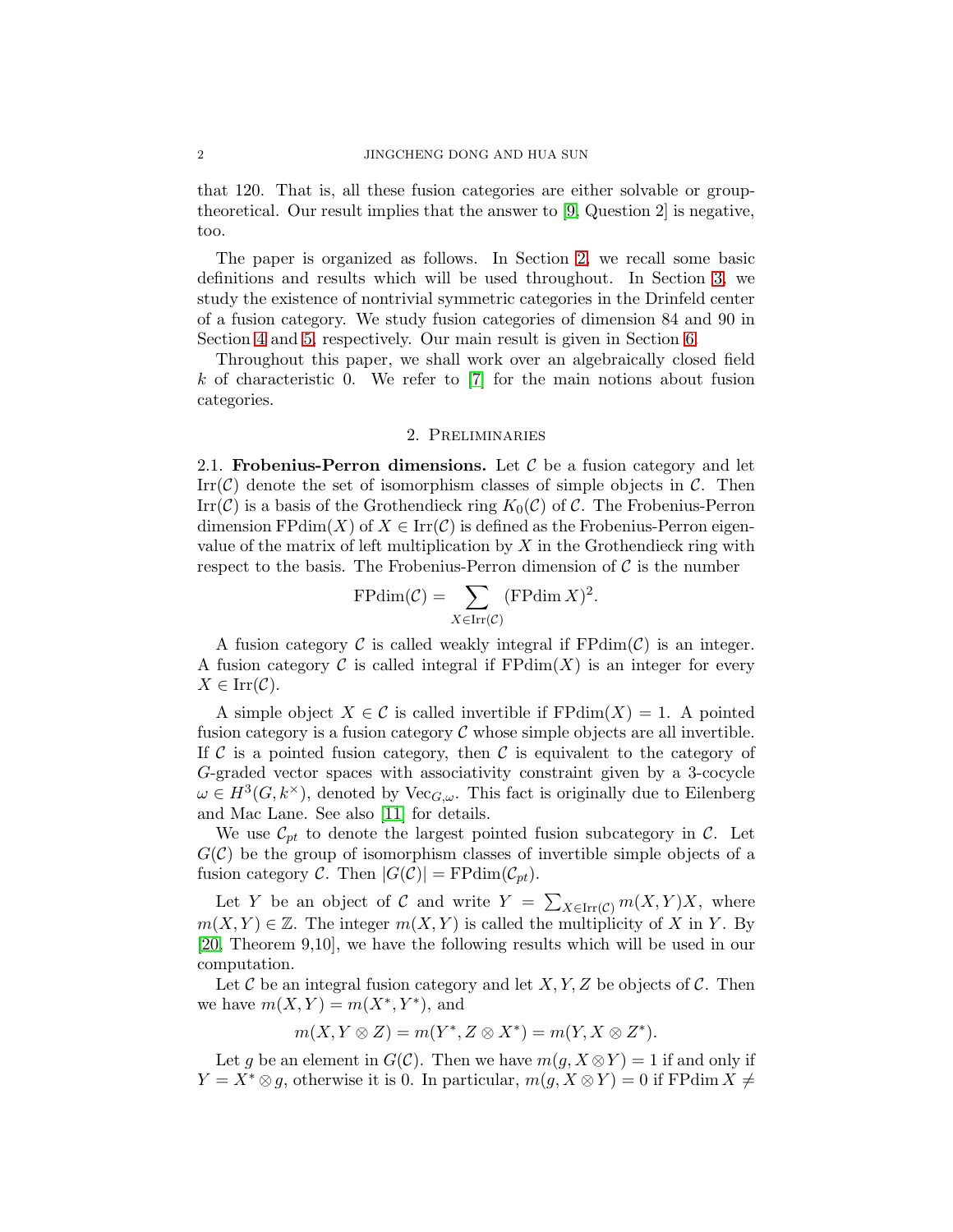FPdim Y. Let  $X \in \text{Irr}(\mathcal{C})$ . Then for all  $g \in G(\mathcal{C})$ ,  $m(g, X \otimes X^*) > 0$  if and only if  $m(g, X \otimes X^*) = 1$  if and only if  $g \otimes X = X$ . The set of isomorphism classes of such invertible objects will be denoted by  $G[X]$ . Thus  $G[X]$  is a subgroup of  $G(\mathcal{C})$  of order dividing (FPdim  $X$ )<sup>2</sup>. In particular, for all  $X \in \text{Irr}(\mathcal{C})$ , we have a decomposition

(2.1) 
$$
X \otimes X^* = \bigoplus_{g \in G[X]} g \oplus \sum_{Y \in \text{Irr}(\mathcal{C}) - G[X]} m(Y, X \otimes X^*)Y.
$$

It is known that the group  $G(\mathcal{C})$  acts on the set Irr( $\mathcal{C}$ ) by left tensor multiplication. This action preserves Frobenius-Perron dimensions and, for  $X \in \text{Irr}(\mathcal{C}), G[X]$  is the stabilizer of X in  $G(\mathcal{C}).$ 

In fact, these results and Theorem [2.1](#page-2-0) below were established in the case where  $\mathcal C$  is the category of finite-dimensional representations of a semisimple Hopf algebra. Because their proofs only make use of the properties of the Grothendieck ring, these proofs also work *mutatis mutandis* in the fusion category setting, and thus we omit its proof.

Let  $1 = d_0, d_1, \dots, d_s, s \ge 0$ , be positive real numbers such that  $1 = d_0 <$  $d_1 < \cdots < d_s$ , and let  $n_1, n_2, \cdots, n_s$  be positive integers. We shall say that C is *of type*  $(d_0, n_0; d_1, n_1; \dots; d_s, n_s)$  if, for all  $i = 0, \dots, s, n_i$  is the number of the non-isomorphic simple objects of Frobenius-Perron dimension  $d_i$ .

The following theorem is a restatement of [\[20,](#page-14-4) Theorem 11] in the context of fusion categories.

<span id="page-2-0"></span>Theorem 2.1. *Let* C *be an integral fusion category and let* X *be a simple object of dimension* 2*. Then at least one of the following holds:*

*(1)*  $G[X] \neq 1$ .

*(2)* C has a fusion subcategory D of type  $(1, 2; 2, 1; 3, 2)$ *, such that*  $X \notin$ Irr(D), and D has an invertible object g of order 2 such that  $g \otimes X \neq X$ .

*(3)* C *has a fusion subcategory of type* (1, 3; 3, 1) *or* (1, 1; 3, 2; 4, 1; 5, 1)*.*

In particular, if  $G[X] = 1$ , then C contains a fusion subcategory of di*mension* 12*,* 24*, or* 60*.*

2.2. Extensions of a fusion category. Let  $G$  be a finite group. A  $G$ grading of  $\mathcal C$  is a decomposition of  $\mathcal C$  as a direct sum of full Abelian subcategories  $C = \bigoplus_{g \in G} C_g$ , such that  $(C_g)^* = C_{g^{-1}}$  and the tensor product ⊗ :  $C \otimes C \to C$  maps  $C_g \times C_h$  to  $C_{gh}$ . The grading  $C = \bigoplus_{g \in G} C_g$  is called faithful if  $C_g \neq 0$  for all  $g \in G$ . We say that C is an G-extension of D if the grading is faithful and the trivial component is D.

By  $[12,$  Theorem 3.10, every weakly integral fusion category is a  $G$ extension of an integral fusion category  $\mathcal{D}$ , where  $G$  is an elementary abelian 2-group.

Let  $\mathcal C$  be a fusion category. The fusion subcategory of  $\mathcal C$  generated by simple objects in  $X \otimes X^*$  for all  $X \in \text{Irr}(\mathcal{C})$  is called the adjoint subcategory of C and is denoted by  $C_{ad}$ . By [\[12,](#page-14-5) Corollary 3.7] every fusion category has a canonical faithful grading  $\mathcal{C} = \bigoplus_{q \in \mathcal{U}(\mathcal{C})} \mathcal{C}_q$  with trivial component  $\mathcal{C}_{ad}$ . This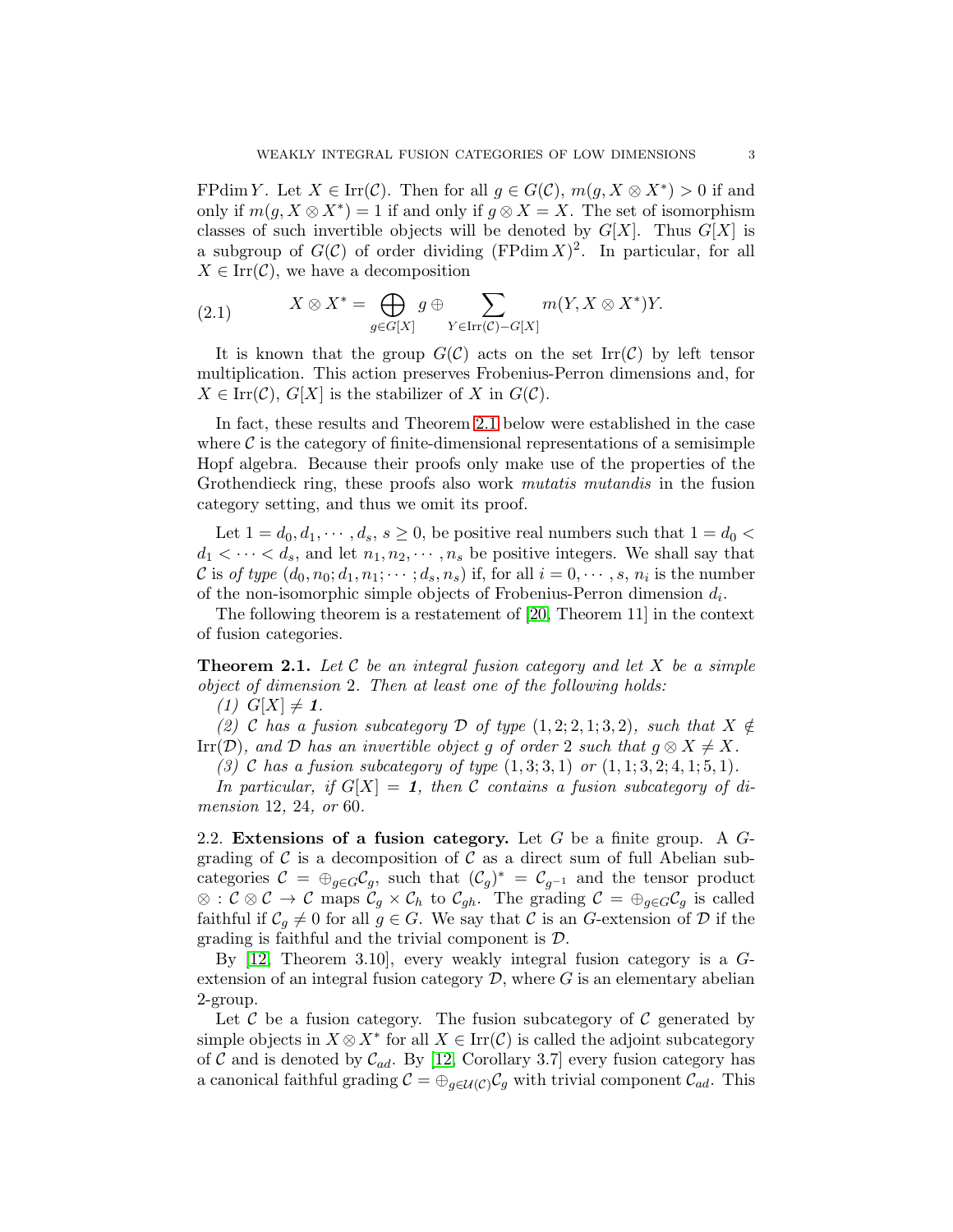grading is called the universal grading of C and  $\mathcal{U}(\mathcal{C})$  is called the universal grading group of  $\mathcal{C}$ .

Let  $C = \bigoplus_{q \in G} C_q$  be a G-extension of D. Then  $\mathrm{FPdim}(\mathcal{C}_q) = \mathrm{FPdim}(\mathcal{C}_h)$ for all  $g, h \in G$  and  $FPdim(\mathcal{C}) = |G|FPdim(\mathcal{D})$ , see [\[8,](#page-14-6) Proposition 8.20].

2.3. Weakly group-theoretical fusion categories. Let  $\mathcal C$  be a fusion category and let  $M$  be an indecomposable right  $C$ -module category. Let  $C^*_{\mathcal{M}}$  denote the category of C-module endofunctors of M. Then  $C^*_{\mathcal{M}}$  is a fusion category, called the dual of  $C$  with respect to  $\mathcal{M}$  [\[8,](#page-14-6) [21\]](#page-14-7). Two fusion categories  $\mathcal C$  and  $\mathcal D$  are Morita equivalent if  $D$  is equivalent to  $C^*_{\mathcal M}$  for some indecomposable right C-module category M.

A fusion category  $\mathcal C$  is said to be (cyclically) nilpotent if there is a sequence of fusion categories

$$
(2.2) \t\t\t \mathcal{C}_0 = \text{Vec}, \mathcal{C}_1, \cdots, \mathcal{C}_n = \mathcal{C}
$$

and a sequence of finite (cyclic) groups  $G_1, \dots, G_n$  such that  $\mathcal{C}_i$  is obtained from  $\mathcal{C}_{i-1}$  by a  $G_i$ -extension.

A fusion category is called group-theoretical if it is Morita equivalent to a pointed fusion category. A fusion category is called weakly group-theoretical if it is Morita equivalent to a nilpotent fusion category. A fusion category is called solvable if it is Morita equivalent to a cyclically nilpotent fusion category.

Let us recall an old result in group theory before giving the proof of the proposition below. Let G be a finite group. If  $|G|$  is odd or  $2n$  then G is solvable, where  $n$  is odd, see e.g., [\[15,](#page-14-8) Theorem 1.35].

<span id="page-3-0"></span>Proposition 2.2. *Let* C *be a weakly group-theoretical fusion category. Assume that*  $FPdim(\mathcal{C})$  *is odd or* 2*n*, where *n is odd.* Then  $\mathcal{C}$  *is solvable.* 

*Proof.* By the definition above,  $\mathcal{C}$  is Morita equivalent to a nilpotent fusion category D. If D is pointed then  $\mathcal{D} = \text{Vec}_{G,\omega}$  for a finite group G with  $|G| = \text{FPdim}(\mathcal{C})$  and a 3-cocycle  $\omega$ . Since G is solvable, D is solvable and so is  $\mathcal{C}$ , by [\[9,](#page-14-0) Proposition 4.5]. In fact,  $\mathcal{C}$  is also group-theoretical by the definition of a group-theoretical fusion category.

We then assume that  $\mathcal D$  is not pointed and hence there is a sequence of fusion categories

(2.3) 
$$
\mathcal{D}_0 = \text{Vec}, \mathcal{D}_1, \cdots, \mathcal{D}_n = \mathcal{D}
$$

and a sequence of finite groups  $G_1, \dots, G_n$  such that  $\mathcal{D}_i$  is obtained from  $\mathcal{D}_{i-1}$  by a  $G_i$ -extension.

It is clear that the order of  $G_i$  divides  $FPdim(\mathcal{C})$  and hence  $G_i$  is solvable,  $1 \leq i \leq n$ . Moreover, the fusion subcategory  $\mathcal{D}_1$  must be pointed and hence  $\mathcal{D}_1 = \text{Vec}_{K,\omega}$ , where K is a finite group with order dividing FPdim(C). By [\[9,](#page-14-0) Proposition 4.5(ii)],  $\mathcal{D}_1$  is solvable. Then  $\mathcal{D}_i$  in the sequence is solvable by [\[9,](#page-14-0) Proposition 4.5(ii)]. Again by [\[9,](#page-14-0) Proposition 4.5(ii)],  $\mathcal C$  is solvable.  $\Box$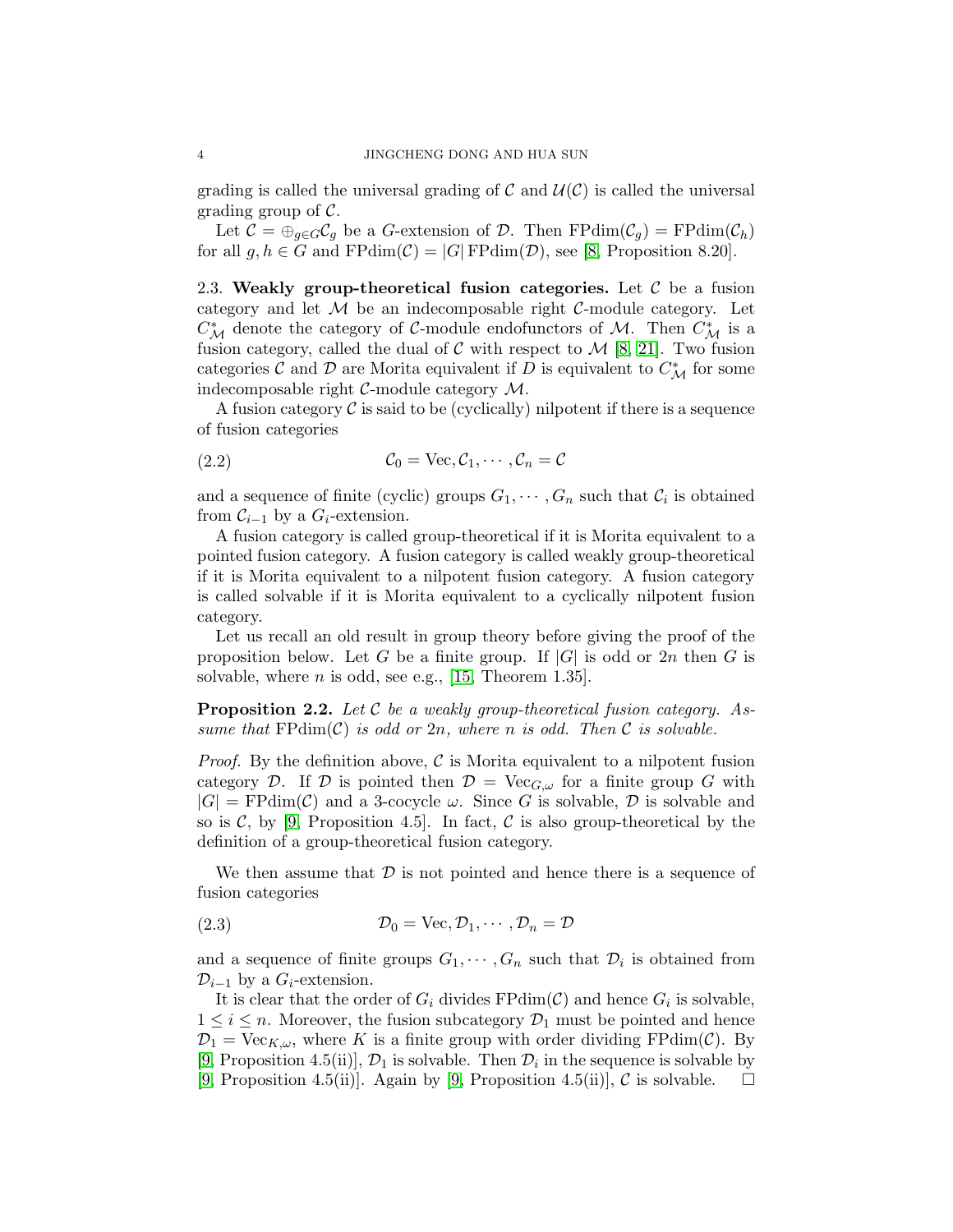<span id="page-4-1"></span>**Corollary 2.3.** Let  $p < q < r$  be distinct prime numbers, and let C be a *fusion category of dimension* pqr*. Then* C *is solvable.*

*Proof.* If C is integral then C is group-theoretical by [\[9,](#page-14-0) Theorem 9.2]. Hence  $\mathcal C$  is solvable by Theorem [2.2.](#page-3-0)

If C is not integral then  $C = \bigoplus_{g \in \mathbb{Z}_2} C_g$  by [\[12,](#page-14-5) Theorem 3.10], where  $C_e$  is a fusion category of dimension  $qr$ . Hence C is solvable by [\[9,](#page-14-0) Proposition 4.5].

2.4. Braided fusion categories. A fusion category  $\mathcal C$  is called braided if it admits a braiding c, where the braiding c is a family of natural isomorphisms:  $c_{X,Y}$ : $X \otimes Y \to Y \otimes X$  satisfying the hexagon axioms for all  $X, Y \in \mathcal{C}$  [\[14\]](#page-14-9).

Let C be a braided fusion category, and  $\mathcal{D} \subseteq \mathcal{C}$  be a fusion subcategory. The Müger centralizer  $\mathcal{D}'$  of  $\mathcal D$  in C is the category of all objects  $Y \in \mathcal{C}$ such that  $c_{Y,X}c_{X,Y} = id_{X\otimes Y}$  for all  $X \in \mathcal{D}$ . The centralizer  $\mathcal{D}'$  is again a fusion subcategory of  $\mathcal{C}$ . The Müger center of  $\mathcal{C}$  is the Müger centralizer  $\mathcal{Z}_2(\mathcal{C}) := \mathcal{C}'$  of  $\overline{\mathcal{C}}$  itself. A braided fusion category  $\mathcal{C}$  is called nondegenerate if its Müger center  $\mathcal{Z}_2(\mathcal{C})$  is trivial and it is called slightly degenerate if its Müger center  $\mathcal{Z}_2(\mathcal{C})$  is equivalent to the category sVec of super vector spaces.

Let C be a fusion category. The Drinfeld center  $\mathcal{Z}(\mathcal{C})$  of C is defined as the category whose objects are pairs  $(X, c_{-,X})$ , where X is an object of C and  $c_{-,X}$  is a natural family of isomorphisms  $c_{V,X}: V \otimes X \to X \otimes V, V \in$  $\mathcal{C}$ , satisfying certain compatibility conditions, see [\[14,](#page-14-9) Definition XIII.4.1]. It is shown in [\[8,](#page-14-6) Theorem 2.15, Proposition 8.12] that  $\mathcal{Z}(\mathcal{C})$  is a braided fusion category and  $FPdim(\mathcal{Z}(\mathcal{C})) = FPdim(\mathcal{C})^2$ . In addition,  $\mathcal{Z}(\mathcal{C})$  is nondegenerate by [\[6,](#page-14-10) Corollary 3.9].

A braided fusion category C is called symmetric if  $c_{Y,X}c_{X,Y} = id_{X\otimes Y}$  for all objects  $X, Y \in \mathcal{C}$ . A symmetric fusion category  $\mathcal C$  is said to be Tannakian if it is equivalent to  $\text{Rep}(G)$  for some finite group G as symmetric categories.

Let G be a finite group and let  $u \in G$  be a central element of order 2. Then the category Rep(G) has a braiding  $c_{X,Y}^u$  as follows: for all  $x \in X, y \in Y$ ,

$$
c_{X,Y}^u(x \otimes y) = (-1)^{mn} y \otimes x \text{ if } ux = (-1)^m x, uy = (-1)^n y.
$$

Let  $\text{Rep}(G, u)$  be the fusion category  $\text{Rep}(G)$  equipped with the new braiding  $c_{X,Y}^u$ . Deligne proved that any symmetric fusion category is equivalent to some  $\text{Rep}(G, u)$  [\[2\]](#page-14-11).

<span id="page-4-0"></span>Lemma 2.4. [\[6,](#page-14-10) Corollary 2.50] *Let* C *be the symmetric fusion category* Rep(G, u)*. Then one of the following holds:*

*(1)* C *is a Tannakian category;*

 $(2)$  Rep $(G/\langle u \rangle) \subseteq \mathcal{C}$  *is a maximal Tannakian subcategory with dimension* 1  $rac{1}{2}$  FPdim(C).

*In particular, if* FPdim(C) *is bigger than 2, then* C *always has a non-trivial Tannakian subcategory.*

The following lemma follows from [\[3,](#page-14-12) Proposition 2.1].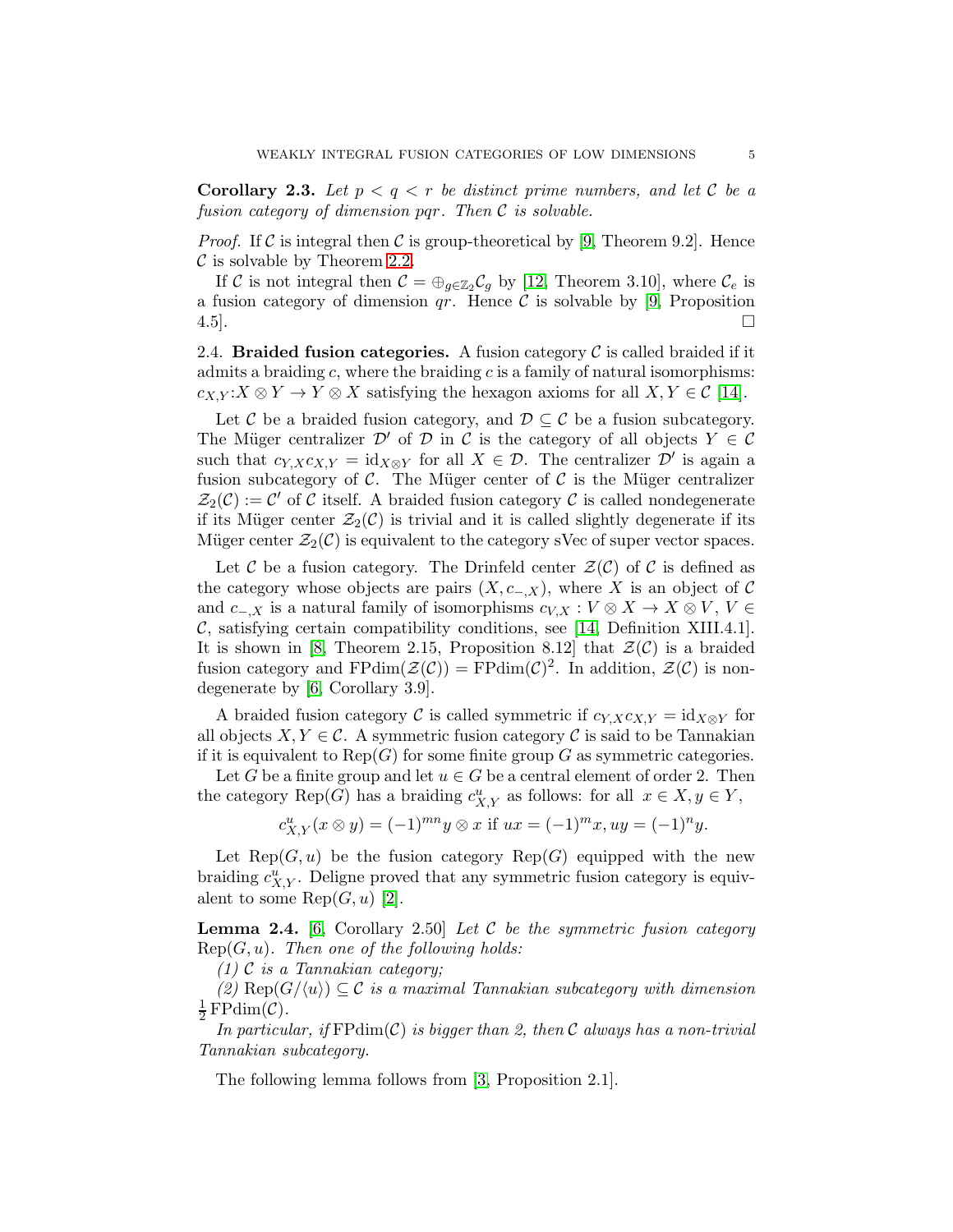<span id="page-5-1"></span>Lemma 2.5. *Let* C *be a braided fusion category. Then the pointed fusion subcategory*  $(\mathcal{C}_{ad})_{pt}$  *is symmetric.* 

The following theorem is known as the Müger Decomposition Theorem since it is due to Müger [\[16,](#page-14-13) Theorem 4.2] when  $\mathcal C$  is modular.

<span id="page-5-0"></span>Theorem 2.6. [\[6,](#page-14-10) Theorem 3.13] *Let* C *be a braided fusion category and let* D *be a non-degenerate subcategory of* C*. Then* C *is braided equivalent to*  $\mathcal{D} \boxtimes \mathcal{D}'$ , where  $\mathcal{D}'$  is the centralizer of  $\mathcal D$  in  $\mathcal C$ .

2.5. **Equivariantizations.** Let G be a finite group and C be a fusion category. Let  $G$  denote the monoidal category whose objects are elements of  $G$ , morphisms are identities and tensor product is given by the multiplication in G. Let  $Aut_{\infty}C$  denote the monoidal category whose objects are tensor autoequivalences of  $C$ , morphisms are isomorphisms of tensor functors and tensor product is given by the composition of functors.

An action of  $G$  on  $\mathcal C$  is a monoidal functor

$$
T: \underline{G} \to \underline{\mathrm{Aut}}_{\otimes} \mathcal{C}, \quad g \mapsto T_g
$$

with the isomorphism  $f_{g,h}^X : T_g(X) \otimes T_h(X) \cong T_{gh}(X)$ , for every X in C.

Let  $C$  be a fusion category with an action of  $G$ . Then the fusion category  $\mathcal{C}^G$ , called the G-equivariantization of  $\mathcal{C}$ , is defined as follows [\[1,](#page-14-14) [6,](#page-14-10) [17\]](#page-14-15):

(1) An object in  $\mathcal{C}^G$  is a pair  $(X, (u_g^X)_{g \in G})$ , where X is an object of  $\mathcal C$ and  $u_g^X: T_g(X) \to X$  is an isomorphism such that,

$$
u_g^X T_g(u_h^X) = u_{gh}^X f_{g,h}^X, \text{ for all } g, h \in G.
$$

(2) A morphism  $\phi: (Y, u_g^Y) \to (X, u_g^X)$  in  $\mathcal{C}^G$  is a morphism  $\phi: Y \to X$ in C such that  $\phi u_g^Y = u_g^X \phi$ , for all  $g \in G$ .

(3) The tensor product in  $\mathcal{C}^G$  is defined as  $(Y, u_g^Y) \otimes (X, u_g^X) = (Y \otimes$  $X,(u_g^Y\otimes u_g^X)j_g|_{Y,X}),$  where  $j_g|_{Y,X}:T_g(Y\otimes X)\to T_g(Y)\otimes T_g(X)$  is the isomorphism giving the monoidal structure on  $T_g$ .

There is a procedure opposite to equivariantization. Let  $\mathcal C$  be a fusion category and let  $\text{Rep}(G) \subseteq \mathcal{Z}(\mathcal{C})$  be a Tannakian subcategory which embeds into C via the forgetful functor  $\mathcal{Z}(\mathcal{C}) \to \mathcal{C}$ , where  $\mathcal{Z}(\mathcal{C})$  is the Drinfeld center of C. Let  $A = \text{Fun}(G)$  be the algebra of function on G. It is a commutative algebra in  $\mathcal{Z}(\mathcal{C})$  under the embedding above. Let  $\mathcal{C}_G$  be the category of left  $A$ -modules in  $C$ . It is a fusion category which is called the de-equivariantization of  $\mathcal C$  by  $\text{Rep}(G)$ .

The two procedures above are inverse to each other; that is, there are canonical equivalences  $(C_G)^G \cong \mathcal{C}$  and  $(\mathcal{C}^G)_G \cong \mathcal{C}$ . Moreover, we have

$$
\mathrm{FPdim}(\mathcal{C}^G) = |G|\mathrm{FPdim}(\mathcal{C}) \text{ and } \mathrm{FPdim}(\mathcal{C}_G) = \frac{\mathrm{FPdim}(\mathcal{C})}{|G|}.
$$

Let C be a braided fusion category, and Rep(G)  $\subseteq$  C be a Tannakian subcategory. The de-equivariantization  $\mathcal{C}_G$  of C by Rep(G) is a braided Gcrossed fusion category. The category  $\mathcal{C}_G$  is not braided in general. But the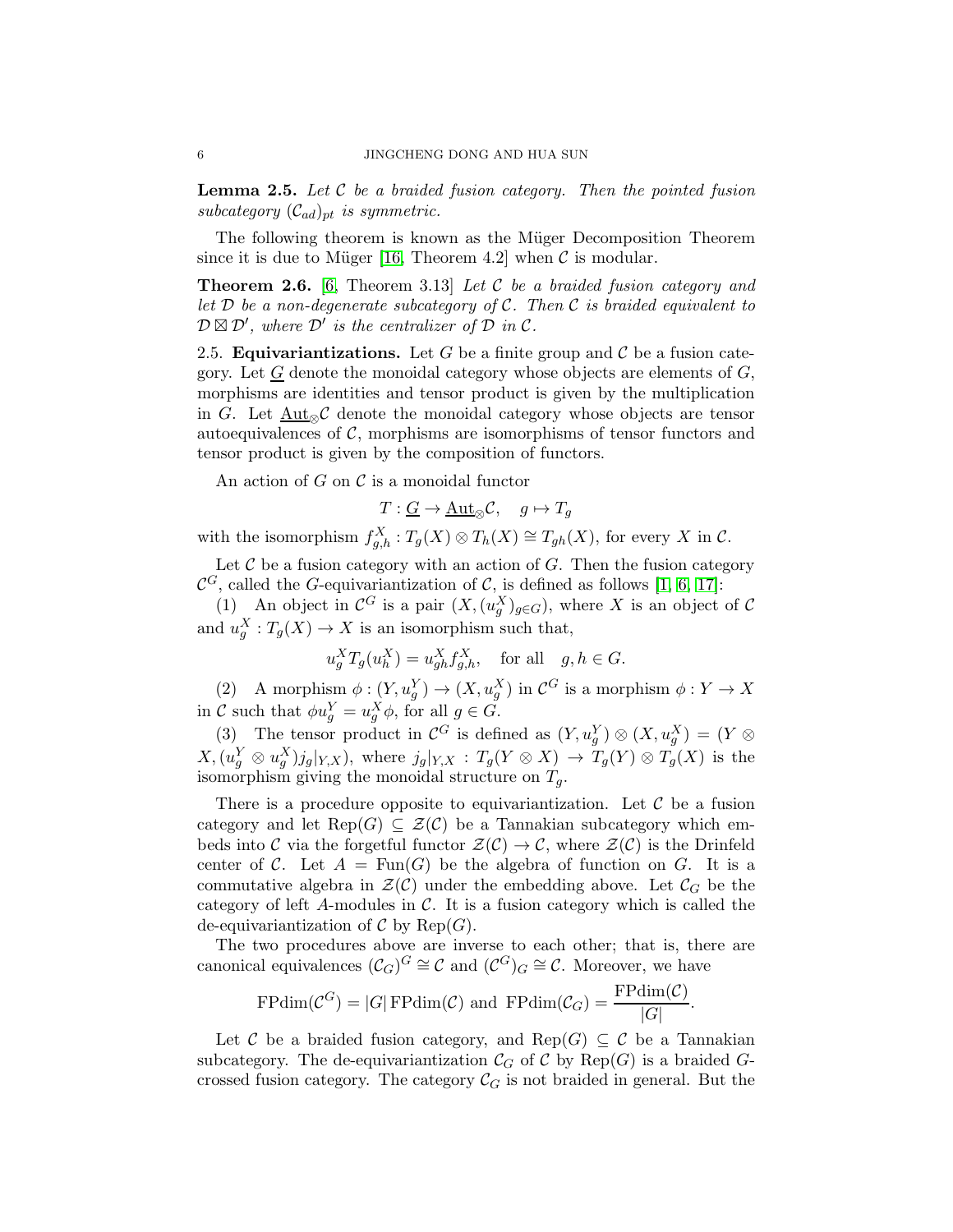neutral component  $(\mathcal{C}_G)_e$  of the associated G-grading of  $\mathcal{C}_G$  is braided. By [\[6,](#page-14-10) Proposition 4.56], C is nondegenerate if and only if  $(C_G)_e$  is nondegenerate and the associated grading of  $\mathcal{C}_G$  is faithful. In this case,  $|G|^2$  divides  $FPdim(\mathcal{C}).$ 

#### 3. Existence of nontrivial symmetric categories

<span id="page-6-0"></span>There is an obvious forgetful tensor functor  $F : \mathcal{Z}(\mathcal{C}) \to \mathcal{C}$ . By [\[10,](#page-14-16) Proposition 3.39], the forgetful functor  $F : \mathcal{Z}(\mathcal{C}) \to \mathcal{C}$  is surjective.

<span id="page-6-1"></span>**Lemma 3.1.** [\[4,](#page-14-17) Lemma 2.1] Let  $F_0: G(\mathcal{Z}(\mathcal{C})) \to G(\mathcal{C})$  be the group homo*morphism induced by the forgetful functor*  $F : \mathcal{Z}(\mathcal{C}) \to \mathcal{C}$ *. Then the following hold:*

*(1)* C *is faithfully graded by the group*  $\widehat{N}$ *, where* N *is the kernel of*  $F_0$ *.* 

(2) Suppose  $U(C)$  *is trivial. Then the group homomorphism*  $F_0$  *is injective.*

Since  $\mathcal{Z}(\mathcal{C})$  is semisimple the forgetful functor  $F : \mathcal{Z}(\mathcal{C}) \to \mathcal{C}$  has a right adjoint  $I: \mathcal{C} \to \mathcal{Z}(\mathcal{C})$ . By [\[9,](#page-14-0) Lemma 3.2],  $I(1) \in \mathcal{Z}(\mathcal{C})$  has a natural structure of commutative algebra. By [\[8,](#page-14-6) Proposition 5.4],  $FPdim(I(1)) =$  $FPdim(\mathcal{C}).$ 

<span id="page-6-3"></span>Lemma 3.2. *Assume that* I(1) *contains nontrivial invertible simple objects of* Z(C)*. Then* C *is faithful graded by some finite group.*

*Proof.* Let  $g \in I(1)$  be a nontrivial invertible object. Then  $\text{Hom}_{\mathcal{C}}(g, I(1)) =$  $\text{Hom}_{\mathcal{C}}(F(g), 1) \neq 0$  implies that  $F(g) = 1$ . Hence the kernel of  $F_0$ :  $G(\mathcal{Z}(\mathcal{C})) \to G(\mathcal{C})$  is not trivial. By Lemma [3.1,](#page-6-1) C is faithfully graded by the group N, where N is the kernel of  $F_0$ .

The following lemma is contained in the proof of [\[9,](#page-14-0) Lemma 9.17]. We explicitly state it for reader's convenience.

<span id="page-6-2"></span>**Lemma 3.3.** Let  $D \subset C$  be a fusion subcategory. Then  $I(1)$  contain a subal*gebra* B *corresponding to* D *such that*  $\text{FPdim}(B) = \text{FPdim}(\mathcal{C})/\text{FPdim}(\mathcal{D})$ .

Lemma 3.4. *Assume that the Drinfeld center* Z(C) *contains a nontrivial symmetric category*  $\mathcal{E}$ *. If the order of*  $G(\mathcal{C})$  *is odd then*  $\mathcal{Z}(\mathcal{C})$  *contains a nontrivial Tannakian subcategory.*

*Proof.* We may assume that  $\mathcal C$  has a trivial universal grading, otherwise [\[9,](#page-14-0) Proposition 2.9(ii)] shows that  $\mathcal{Z}(\mathcal{C})$  contains a nontrivial Tannakian subcategory.

Consider the group homomorphism  $F_0 : G(\mathcal{Z}(\mathcal{C}))) \to G(\mathcal{C})$ . Since  $\mathcal{U}(\mathcal{C})$  is trivial,  $F_0$  is injective by Lemma [3.1.](#page-6-1) It follows that the order of  $G(\mathcal{Z}(\mathcal{C}))$ is odd since the order of  $G(\mathcal{C})$  is odd. Hence,  $\mathcal{Z}(\mathcal{C})$  can not contain fusion subcategory of dimension 2. It follows that the dimension of  $\mathcal E$  is greater that 2. By Lemma [2.4,](#page-4-0)  $\mathcal E$  contains a nontrivial Tannakian subcategory.  $\Box$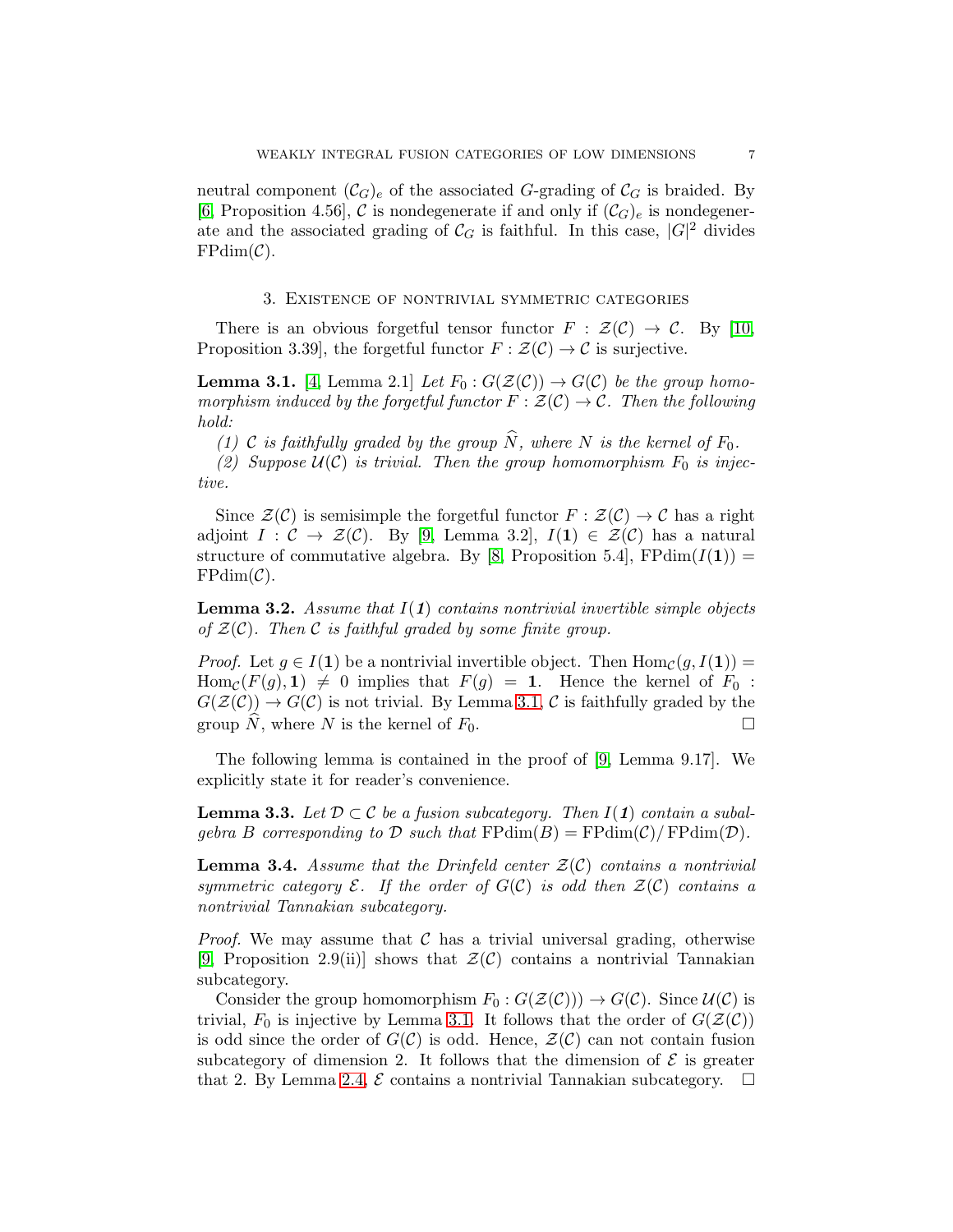Let C be a pre-modular category with a spherical structure  $\psi$ . Let Tr denote the trace corresponding to  $\psi$ . The S-matrix  $S = \{s_{X,Y}\}_{X,Y \in \text{Irr}(\mathcal{C})}$  of C is defined by  $s_{X,Y} = \text{Tr}(c_{Y,X} c_{X,Y}).$ 

<span id="page-7-2"></span>Theorem 3.5. *Let* p, q, r *be distinct prime numbers and* n *be a positive integer. Assume that* C *is an integral non-degenerate fusion category of* dimension  $p^{2n}q^2r^2$ . Then one of the following holds true.

*(1)* C *contains a nontrivial symmetric subcategory.*

*(2) The Frobenius-Perron dimensions of simple objects of* C *can not be* divisible by  $p^n$ .

*Proof.* Let X be a simple object of C. Then FPdim(X) divides  $p^nqr$  by [\[9,](#page-14-0) Theorem 2.11]. If  $\mathrm{FPdim}(X)$  is a power of p, q or r then C contains a nontrivial symmetric category by [\[9,](#page-14-0) Corollary 7.2]. This proves (1).

In the rest of the proof, we assume that  $FPdim(X)$  is not a power of a prime number and prove  $\text{FPdim}(X)$  can not be  $p^n d$ , where  $d = 1, q$  or r.

We first consider the case when  $\mathcal C$  does not contain nontrivial invertible simple objects. In this case,  $\mathcal C$  must contain a simple object of dimension qr. In fact, if not, all possible dimensions of nontrivial simple objects have a common factor p which implies that  $\mathcal C$  has a pointed fusion subcategory with dimension divisible by p. This contradicts our assumption.

Assume on the contrary there exists a simple object  $X_0$  of dimension  $p^n d$ . By the orthogonality of columns of the S-matrix, we have:

<span id="page-7-0"></span>(3.1) 
$$
\sum_{X \in \text{Irr}(\mathcal{C})} \frac{s_{X_0, X}}{\text{FPdim}(X_0)} \text{FPdim}(X) = 0.
$$

Hence there exists  $X_1 \in \text{Irr}(\mathcal{C})$  of dimension qr such that  $s_{X_0, X_1} \neq 0$ . In fact, if there does not exist such a simple object, then the simple object  $X$ such that  $s_{X_0,X} \neq 0$  is either 1 or its dimension has a prime factor p. It follows that the left side of the equation  $(3.1)$  is equal to 1 modular p, a contradiction.

The ratios  $\frac{s_{X_0,X_1}}{\mathrm{FPdim}(X_0)}$  and  $\frac{s_{X_0,X_1}}{\mathrm{FPdim}(X_1)}$  are both algebraic integers, and so is  $s_{X_0,X_1}$  $\frac{X_0, X_1}{p^nqr}$ . This implies that  $\frac{sX_0, X_1}{\text{FPdim}(X_0)}$  is divisible by  $t := \frac{qr}{d}$  $\frac{d}{dt}$  .

On the other hand, we have

<span id="page-7-1"></span>(3.2) 
$$
\sum_{X \in \text{Irr }\mathcal{C}} \left| \frac{s_{X_0,X}}{\text{FPdim}(X_0)} \right|^2 = \frac{\text{FPdim}(\mathcal{C})}{\text{FPdim}(X_0)^2} = t^2.
$$

As we know,  $s_{X_0,X}$  is a sum of roots of unity, hence every summand on the left side is a totally positive algebraic integer. The summand corresponding to  $X = 1$  is 1 and the summand a corresponding to  $X = X_1$  is an algebraic integer disvisble by  $t^2$ . Hence there is a Galois automorphism  $\delta$  such that  $\delta(a) \geq t^2$ . Applying  $\delta$  to equation [\(3.2\)](#page-7-1), we get that the left side  $\geq 1+t^2$ , a contradiction.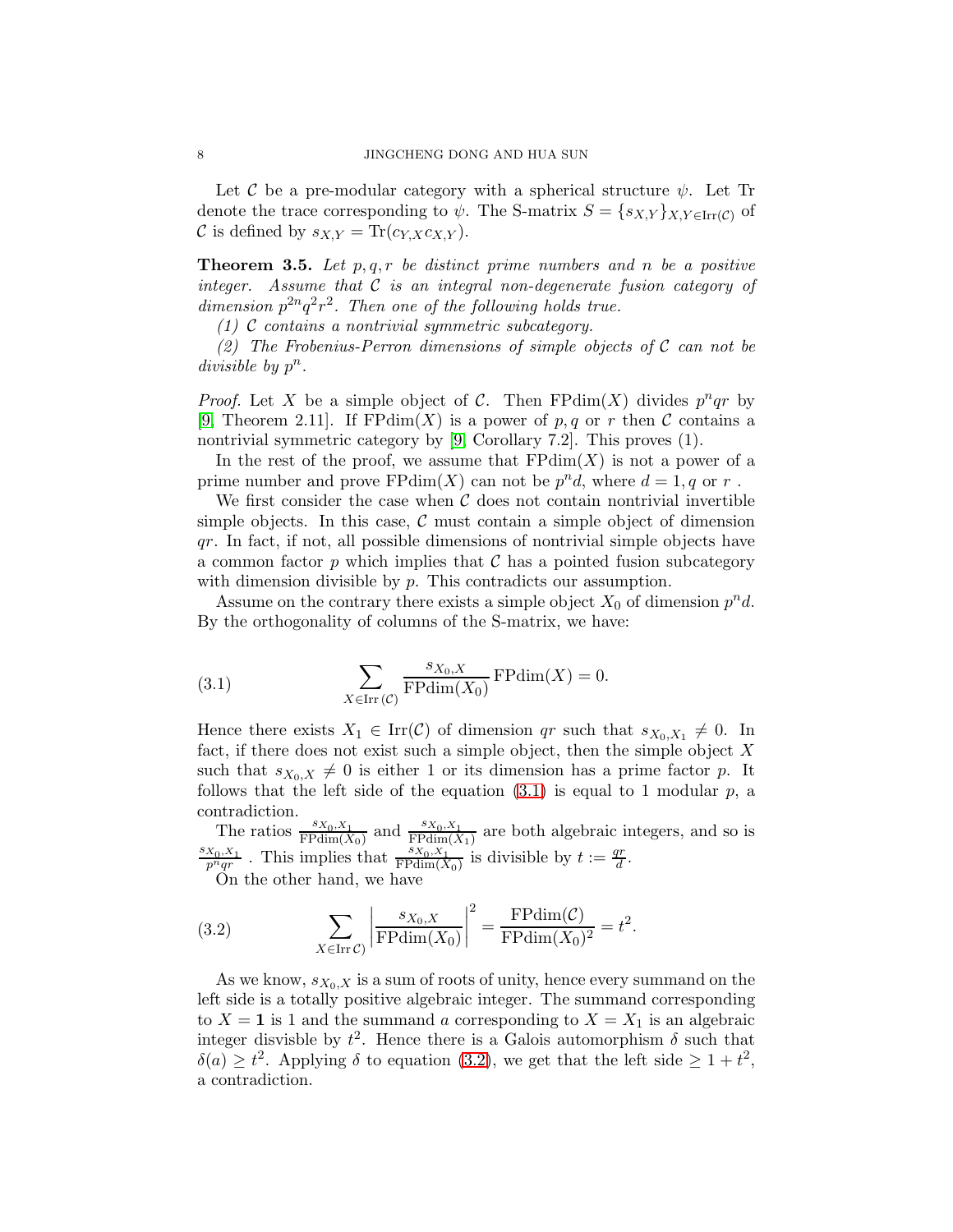Now we consider the case when  $\mathcal C$  has nontrivial invertible simple objects. Let  $\mathcal{B} = \mathcal{C}_{pt}$  be the maximal pointed fusion subcategory of C. If  $\mathcal{B}$  is degenerate then the Müger center of  $\beta$  is a nontrivial symmetric subcategory.

If B is non-degenerate then  $C = \mathcal{B} \boxtimes \mathcal{B}'$  by Theorem [2.6,](#page-5-0) where  $\mathcal{B}'$  is the Müger centeralizer of  $\beta$  in  $\beta$ . In particular,  $\beta'$  is non-degenerate and does not contain nontrivial invertible simple objects. By the proof of the first case, the Frobenius-Perron dimensions of simple objects of  $\mathcal{B}'$  and hence  $\mathcal{C}$ can not be  $p^n d$ , where  $d = 1, q$  or r. This completes the proof.

<span id="page-8-1"></span>**Proposition 3.6.** Let  $C$  be a fusion category of dimension  $2qp^n$ , where  $p, q$ are distinct odd primes and  $n \geq 1$ . If  $\mathcal{Z}(\mathcal{C})$  contains a nontrivial symmetric *subcategory then* Z(C) *contains a nontrivial Tannakian subcategory.*

*Proof.* Assume on the contrary that  $\mathcal{Z}(\mathcal{C})$  has a unique nontrivial symmetric subcategory  $\mathcal E$  which is equivalent to the category of super vectors. Let  $\mathcal{A} = \mathcal{E}' \subset \mathcal{Z}(\mathcal{C})$  be the Müger centralizer of  $\mathcal{E}$  in  $\mathcal{Z}(\mathcal{C})$ . Then the Müger center  $\mathcal{Z}_2(\mathcal{A})$  of A is E and hence A is a slightly degenerate fusion category of dimension  $2q^2p^{2n}$ .

By [\[9,](#page-14-0) Proposition 7.4], we may assume that  $A$  can not contain simple objects of odd prime power dimension. On the other hand, [\[23,](#page-14-18) Corollary 3.4] shows that  $\frac{\text{FPdim}(\mathcal{A})}{2\text{FPdim}(X)^2}$  is an integer for all noninvertible simple objects X of A. Hence  $\text{FPdim}(X) = p^i q^j$  for  $i, j \geq 1$ . The decomposition of  $X \otimes X^* \in$  $\mathcal{Z}(\mathcal{C})_{ad}$  implies that the order of  $G[X]$  is divisible by pq. By Lemma [2.5,](#page-5-1) the fusion subcategory generated by  $G[X]$  is a symmetric subcategory which must be Tannakian because it has odd dimension. This is a contradiction. П

Let  $X, Y$  be simple objects of a braided fusion category. We say that  $X, Y$ projectively centralize each other if  $c_{Y,X}c_{X,Y} = \lambda \mathrm{id}_{X \otimes Y}$  for some  $\lambda \in k^{\times}$ .

<span id="page-8-0"></span>Proposition 3.7. *Let* C *be slightly degenerate fusion category. Suppose that* C *contains a simple object of dimension* 2 *or* 4*. Then* C *contains a nontrivial Tannakian subcategory.*

*Proof.* Let  $\mathcal A$  be the category generated by the invertible objects of  $\mathcal C$ . By [\[9,](#page-14-0) Proposition 2.6(ii)],  $\mathcal{A} =$  sVec  $\boxtimes \mathcal{A}_0$ , where sVec is the Müger center of C and  $\mathcal{A}_0$  is a non-degenerate pointed category. Then  $\mathcal{C} = \mathcal{A}_0 \boxtimes \mathcal{A}'_0$  by Theorem [2.6,](#page-5-0) where  $\mathcal{A}'_0$  is the Müger centralizer of  $\mathcal{A}_0$ . In particular,  $\mathcal{A}'_0$  is slightly degenerate and contains only two invertible objects: 1 and the generator δ of sVec. From  $C = A_0 \boxtimes A'_0$ , we know  $A'_0$  also contains a simple object X of dimension 2 or 4. By [\[9,](#page-14-0) Proposition 2.6(i)],  $\delta$  can not appear in the decomposition of  $X \otimes X^*$ .

If FPdim(X) = 2 then we must have  $X \otimes X^* = \mathbf{1} \oplus Y$ , where Y is a simple object of dimension 3. By [\[9,](#page-14-0) Proposition 7.4],  $\mathcal{A}'_0$  contains a nontrivial Tannakian subcategory.

If FPdim(X) = 4 then we must have  $X \otimes X^* = \mathbf{1} \oplus Y$ , where Y is a direct sum of noninvertible simple objects. Since  $FPdim(Y) = 15$ , Y at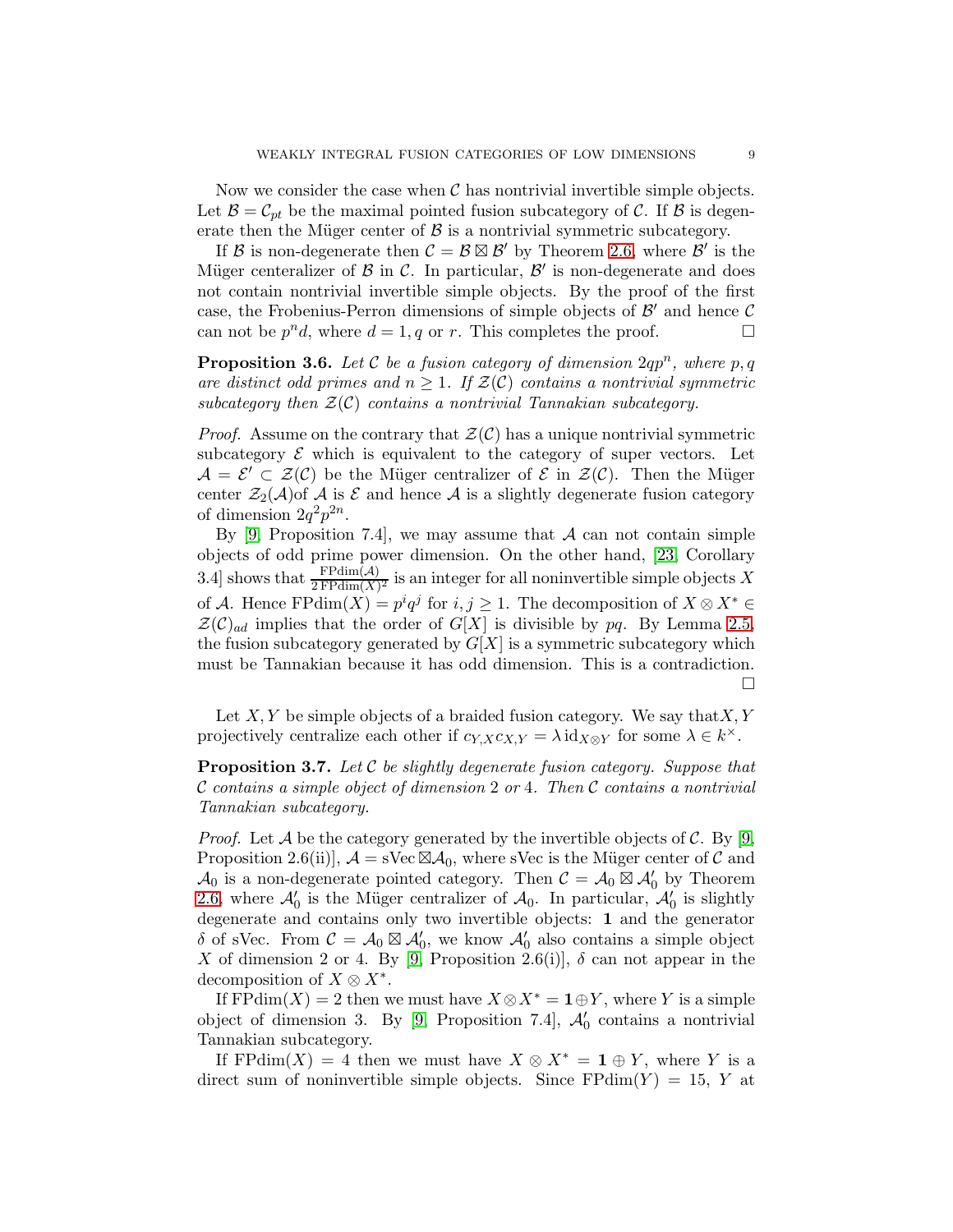least contains a simple object of odd dimension. If there is an object of dimension  $3, 5, 7, 9, 11$  or 13, then we are done by [\[9,](#page-14-0) Proposition 7.4]. So it suffices to consider the case when 15 is the only possible dimension. Thus we have  $X \otimes X^* = \mathbf{1} \oplus Y$ , where Y is a simple object of dimension 15. Then we have  $s_{X,X^*} = \alpha + 15\beta$ , where  $\alpha, \beta$  are roots of unity. Meanwhile,  $s_{X,X^*}$  is divisible by FPdim(X) = 4. Hence  $\alpha - \beta$  is divisible by 4 which implies that  $\alpha - \beta = 0$  and hence  $s_{X,X^*} = 16\alpha$ . Thus X projectively centralizes its dual and hence itself. So Y centralizes itself. Then the subcategory generated by  $Y$  is a symmetric category which must contain a nontrivial Tannakian subcategory.

<span id="page-9-0"></span>Proposition 3.8. *Let* p, q, r *be distinct prime numbers, and let* C *be a fusion* category of dimension  $p^2qr$ . Assume that the Drinfeld center  $\mathcal{Z}(\mathcal{C})$  contains *a nontrivial Tannakian subcategory*  $\mathcal{E} = \text{Rep}(G)$ . Then

- *(1)* If  $\text{FPdim}(\mathcal{E}) < p^2qr$  then C is solvable.
- (2) If  $\text{FPdim}(\mathcal{E}) = p^2qr$  then C *is group-theoretical.*

*Proof.* Assume that  $FPdim(\mathcal{E})$  is a power of p. Then G is a solvable group. It follows that G has a quotient group H such that  $|H|$  is p. Hence E has a subcategory Rep(H). Under the forgetful functor  $F : \mathcal{Z}(\mathcal{C}) \to \mathcal{C}$ , Rep(H) either maps to Vec, or embeds to C. Hence C is an H-extension of some fusion category  $\mathcal{D}_1$  by [\[9,](#page-14-0) Proposition 2.9(i)], or C is an H-equivariantization of some fusion category  $\mathcal{D}_2$  by [\[9,](#page-14-0) Proposition 2.10(i)]. In both cases,  $FPdim(\mathcal{D}_1) = FPdim(\mathcal{D}_2) = pqr$ . By Corollary [2.3,](#page-4-1)  $\mathcal{D}_1$  and  $\mathcal{D}_2$  are both solvable, hence  $\mathcal C$  is solvable by [\[9,](#page-14-0) Proposition 4.5].

Assume that  $FPdim(\mathcal{E})$  has a prime factor q or r. We consider the deequivariantization  $\mathcal{Z}(\mathcal{C})_G$  of  $\mathcal{Z}(\mathcal{C})$  by  $\mathcal{E}$ . Set  $\mathcal{D} = \mathcal{Z}(\mathcal{C})_G$ . Then  $\mathcal{D} = \bigoplus_{g \in G} \mathcal{D}_g$ is faithfully graded by G, see [\[6,](#page-14-10) Proposition 4.56]. Hence  $FPdim(\mathcal{D}_e) =$  $p^4q^2r^2$  $\frac{p \cdot q \cdot r^2}{\text{FPdim}(\mathcal{E})^2}$ .

If  $\text{FPdim}(\mathcal{E}) \leq p^2qr$  then either  $\text{FPdim}(\mathcal{E}) = pqr$  or  $\text{FPdim}(\mathcal{E})$  has at most 2 distinct prime factors. This implies that  $G$  is a solvable group. In this case, FPdim( $\mathcal{D}_e$ ) = pqr or FPdim( $\mathcal{D}_e$ ) has at most 2 distinct prime factors. By Corollary [2.3](#page-4-1) and [\[9,](#page-14-0) Theorem 1.6],  $\mathcal{D}_e$  is solvable in both cases. Therefore,  $\mathcal{Z}(\mathcal{C})$  and hence  $\mathcal C$  are solvable by [\[9,](#page-14-0) Proposition 4.5].

If FPdim( $\mathcal{E}$ ) =  $p^2qr$  then FPdim( $\mathcal{D}_e$ ) = 1 and hence  $\mathcal D$  is pointed. It follows that  $\mathcal{Z}(\mathcal{C})$ , being an equivariantization of a pointed fusion category, is group-theoretical by [\[18,](#page-14-19) Theorem 7.2]. So  $\mathcal C$  is group-theoretical by [\[5,](#page-14-20) Theorem 1.5.

**Corollary 3.9.** Let  $p, q, r$  be distinct prime numbers. Assume that C is *a weakly group-theoretical fusion category of dimension* p 2 qr*. Then* C *is group-theoretical or solvable.*

*Proof.* By [\[9,](#page-14-0) Proposition 4.2],  $\mathcal{Z}(\mathcal{C})$  contains a nontrivial Tannakian subcategory. The result then follows from Proposition [3.8.](#page-9-0)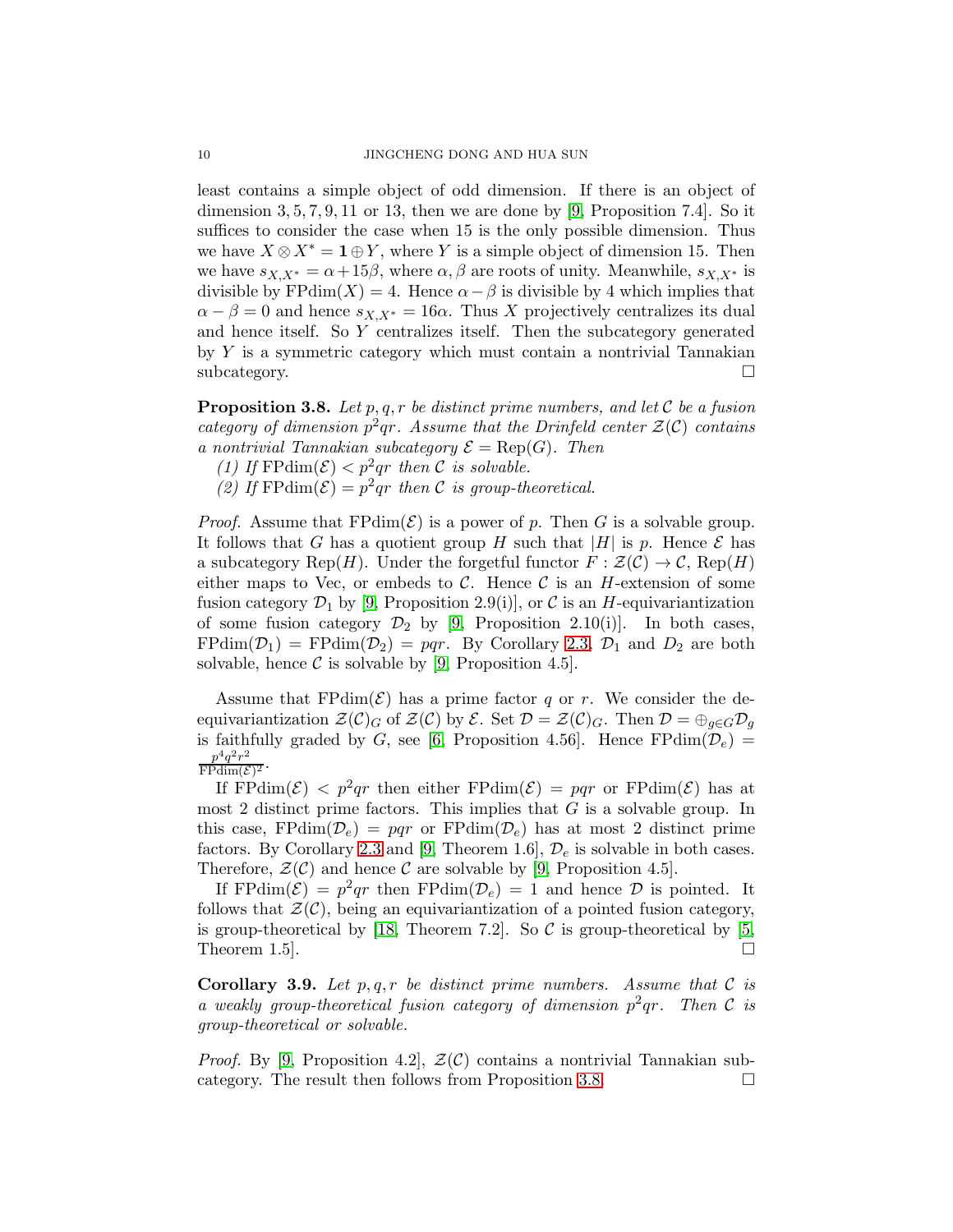#### 4. Fusion categories of dimension 84

<span id="page-10-0"></span>For any fusion category  $\mathcal{C}$ , we use  $deg(\mathcal{C})$  to denote the set of Frobenius-Perron dimensions of simple objects of C.

<span id="page-10-1"></span>**Lemma 4.1.** Let C be a fusion category. Assume  $\deg(\mathcal{C}) = \{1, 6, 14, 21, 42\}$ *and*  $G[X]$  *is trivial for all*  $X \in \text{Irr}(\mathcal{C})$ *. Then*  $\mathcal{C}$  *has at least* 6 *nontrivial invertible simple objects. Moreover, if* C *is the Drinfeld center of a fusion category* D *and the universal grading group* U(D) *is trivial, then* D *also has at least* 6 *nontrivial invertible simple objects.*

*Proof.* Let  $X_6$  be a simple object of dimension 6. Then  $X_6 \otimes X_6^* = \mathbf{1} + X_{14} +$  $X_{21}$ , where  $X_{14}$ ,  $X_{21}$  are simple objects of dimension 14 and 21, respectively. From  $m(X_{14}, X_6 \otimes X_6^*) = m(X_6, X_{14} \otimes X_6) = 1$ , we can write  $X_{14} \otimes X_6 =$  $X_6+W$ , where W is a direct sum of simple objects of dimension 6, 14, 21 or 42 and FPdim(W) = 78. Then we have an equation  $6a_1 + 14a_2 + 21a_3 + 42a_4 =$ 78 which show that  $a_1 = 6$  or 8. This implies that there are 6 or 8 6dimensional simple objects in the decomposition of W.

Let  $X'_6$  be a simple object of dimension 6 such that  $m(X'_6, X_{14} \otimes X_6) \geq 1$ . Then  $m(X'_6, X_{14} \otimes X_6) = m(X_{14}, X'_6 \otimes X_6^*) \leq 2$ . If  $m(X_{14}, X'_6 \otimes X_6^*) =$ 1 then  $X'_6 \otimes X^*_6 = X_{14} + W$  where FPdim(W) = 22. Considering the possible decomposition of  $W$ , we get that  $W$  at least contains one invertible simple object. If  $m(X_{14}, X'_6 \otimes X^*_{6}) = 2$  then  $X'_6 \otimes X^*_{6} = 2X_{14} + W$  where  $FPdim(W) = 8$ . Considering the possible decomposition of W, we get that W at least contains two invertible simple objects. It is easy to check all invertible objects obtained above are pairwise different. It follows that  $\mathcal C$ has at least 6 nontrivial invertible simple objects.

Assume that  $\mathcal{C} = \mathcal{Z}(\mathcal{D})$ . Since  $\mathcal{U}(\mathcal{D})$  is trivial, the group homorphism  $F_0: G(\mathcal{C}) \to G(\mathcal{D})$  is injective by Lemma [3.1.](#page-6-1) Hence  $\mathcal D$  also has at least 6 nontrivial invertible simple objects.

<span id="page-10-2"></span>Lemma 4.2. *Let* C *be an integral fusion category of dimension* 84*. Assume that* C has a subcategory B of dimension  $\geq 7$ . Then the Drinfeld center  $\mathcal{Z}(\mathcal{C})$ *of* C *contains a nontrivial symmetric subcategory.*

*Proof.* By Lemma [3.3,](#page-6-2) there exists a subalgebra  $D \subset I(1)$  corresponding to the fusion subalgebra B such that  $\text{FPdim}(D) = \text{FPdim}(\mathcal{C})/\text{FPdim}(\mathcal{B}) \leq 12$ . In view of [\[9,](#page-14-0) Theorem 2.11], the Frobenius-Perron dimensions of simple objects of  $\mathcal{Z}(\mathcal{C})$  divides 84. The possible decompositions of D as an object of  $\mathcal{Z}(\mathcal{C})$  shows that D either contains nontrivial invertible simple objects, or contains simple objects of prime power dimension. If the former case holds true then C has a nontrivial grading by Lemma [3.2](#page-6-3) and hence  $\mathcal{Z}(\mathcal{C})$  contains a nontrivial Tannakian subcategory by [\[9,](#page-14-0) Corollary 7.2]. If the later case holds true then  $\mathcal{Z}(\mathcal{C})$  contains a nontrivial symmetric subcategory by [\[9,](#page-14-0) Corollary 7.2.

<span id="page-10-3"></span>Lemma 4.3. *Let* C *be an integral fusion category of dimension* 84*. Then the Drinfeld center*  $\mathcal{Z}(\mathcal{C})$  *of*  $\mathcal{C}$  *contains a nontrivial symmetric subcategory.*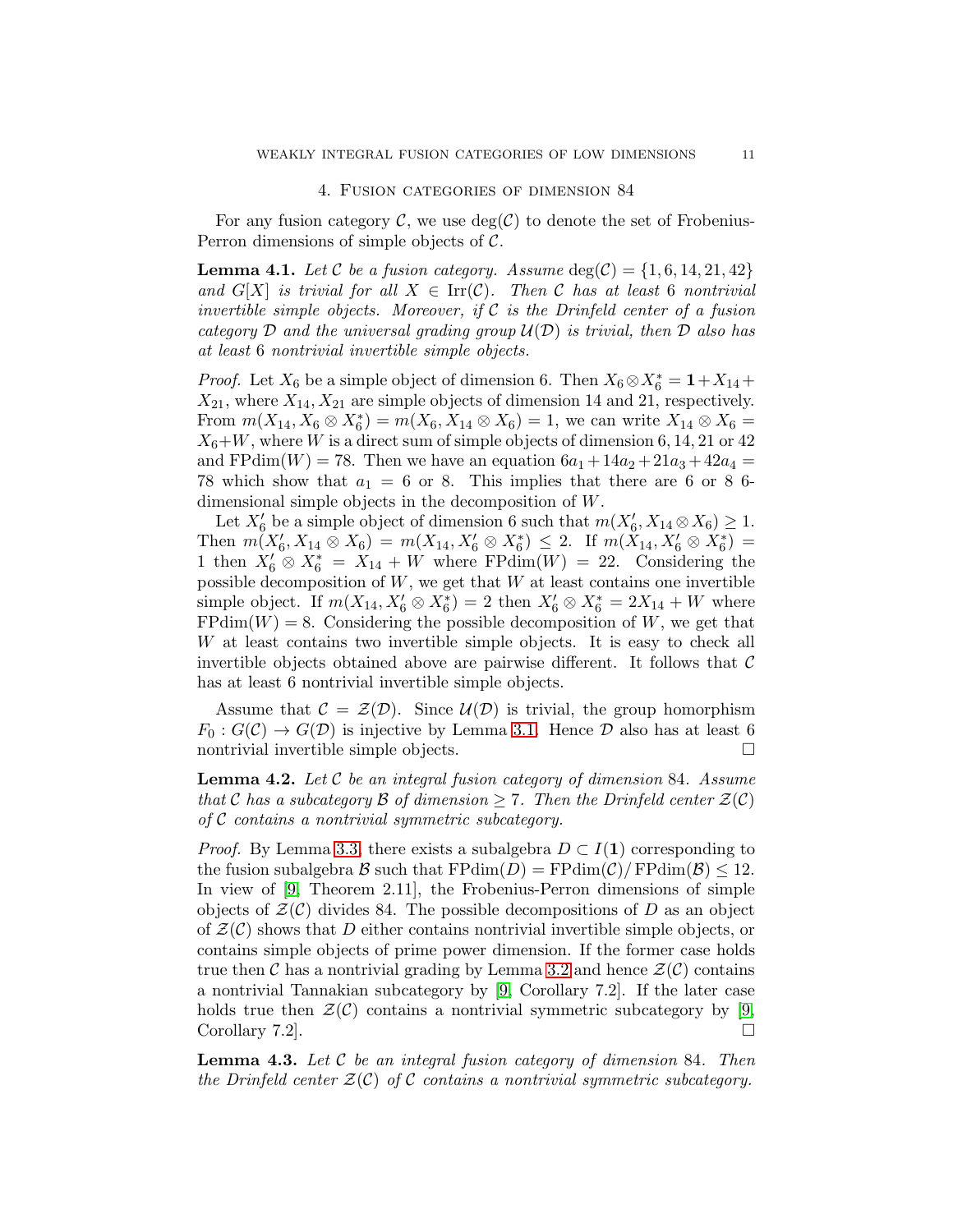*Proof.* By Theorem [3.5,](#page-7-2) we may assume that the Frobenius-Perron dimensions of simple objects of  $\mathcal{Z}(\mathcal{C})$  are 1, 6, 14, 21 or 42. If there exists  $X \in$ Irr( $\mathcal{Z}(\mathcal{C})$ ) such that  $G[X]$  is not trivial then  $G[X] \subset \mathcal{Z}(\mathcal{C})_{ad} \cap \mathcal{Z}(\mathcal{C})_{pt}$  and hence it is a symmetric subcategory by Lemma [2.5.](#page-5-1) We are done in this case. This fact also implies that we may assume  $\mathcal{Z}(\mathcal{C})$  has simple objects of dimension 6, otherwise the order of  $G[X]$  is divisible by 7 for any noninvertible simple object  $X \in \text{Irr}(\mathcal{Z}(\mathcal{C}))$ . This is because the Frobenius-Perron dimensions of noninvertible simple objects have a common prime factor 7.

Now we can assume that  $\deg(\mathcal{Z}(\mathcal{C})) = \{1, 6, 14, 21, 42\}$  and  $G[X]$  is trivial for any noninvertible simple object  $X$ . In addition, we also assume that  $U(\mathcal{C})$  is trivial, otherwise [\[9,](#page-14-0) Proposition 2.9(ii)] shows that  $\mathcal{Z}(\mathcal{C})$  contains a nontrivial Tannakian subcategory. Therefore, we match the assumption of Lemma [4.1.](#page-10-1) Hence  $G(\mathcal{C})$  has at least 7 invertible simple objects. It follows from Lemma [4.2](#page-10-2) that  $\mathcal{Z}(\mathcal{C})$  contains a nontrivial symmetric subcategory.  $\Box$ 

<span id="page-11-2"></span>Theorem 4.4. *Let* C *be a fusion category of dimension* 84*. Then* C *is solvable or group-theoretical.*

*Proof.* If C is not integral then C is a G-extension of an integral fusion subcategory  $\mathcal D$  with lower dimension by [\[12,](#page-14-5) Theorem 3.10], where G is an elementary abelian 2-group. Then  $FPdim(\mathcal{D}) = 21$  or 42. By Corollary [2.3](#page-4-1) and [\[9,](#page-14-0) Theorems 1.6],  $\mathcal D$  is solvable. Hence  $\mathcal C$  is solvable by [9, Proposition 4.5].

We therefore assume that C is integral. By Lemma [4.3,](#page-10-3)  $\mathcal{Z}(\mathcal{C})$  has a nontrivial symmetric subcategory. In view of Lemma [2.4,](#page-4-0) we may assume that  $\mathcal{Z}(\mathcal{C})$  has a unique nontrivial symmetric subcategory  $\mathcal E$  which is equivalent to the category of super vectors. Let  $\mathcal{B} = \mathcal{E}' \subset \mathcal{Z}(\mathcal{C})$  be the Müger centralizer of  $\mathcal E$  in  $\mathcal Z(\mathcal C)$ . Then the Müger center  $\mathcal Z_2(\mathcal B)$  of  $\mathcal B$  is  $\mathcal E$  and hence  $\mathcal B$  is a slightly degenerate fusion category.

Let A be the category spanned by the invertible objects of  $\mathcal{B}$ . By [\[9,](#page-14-0) Proposition 2.6(ii)],  $A = \mathcal{E} \boxtimes A_0$ , where  $A_0$  is a non-degenerate pointed category. Then  $\mathcal{B} = A_0 \boxtimes \mathcal{A}'_0$  by Theorem [2.6.](#page-5-0) It is known that  $\mathcal{A}'_0$  is slightly degenerate fusion category and contains only two invertible objects: 1 and the generator  $\delta$  of  $\mathcal{E}$ .

We claim that  $\mathcal{A}'_0$  contains a simple object X of prime power dimension. In fact, if  $\mathcal{A}'_0$  does not contain simple objects of prime dimension then  $\text{deg}(\mathcal{A}'_0) = \{1, 16, 14, 21, 42\}$ . Then  $\mathcal{A}'_0$  contains at least 7 invertible simple objects by Lemma [4.1](#page-10-1) which contradicts the fact  $G(\mathcal{A}'_0) = \{1, \delta\}.$ If  $FPdim(X)$  is odd then  $\mathcal{A}'_0$  has a nontrivial Tannakian subcategory by [\[9,](#page-14-0) Proposition 7.4]. If  $\mathrm{FPdim}(X)$  is even then  $\mathcal{A}'_0$  has a nontrivial Tan-nakian subcategory by Proposition [3.7.](#page-8-0) In both case,  $\mathcal{Z}(\mathcal{C})$  has a nontrivial Tannakian subcategory. The result then follows from Lemma [3.8.](#page-9-0)

#### 5. Fusion categories of dimension 90

<span id="page-11-1"></span><span id="page-11-0"></span>Lemma 5.1. *Let* C *be an integral fusion category of dimension* 90*. If* C *has a fusion subcategory*  $D$  *of dimension*  $\geq 6$ *. Then one of following holds true.*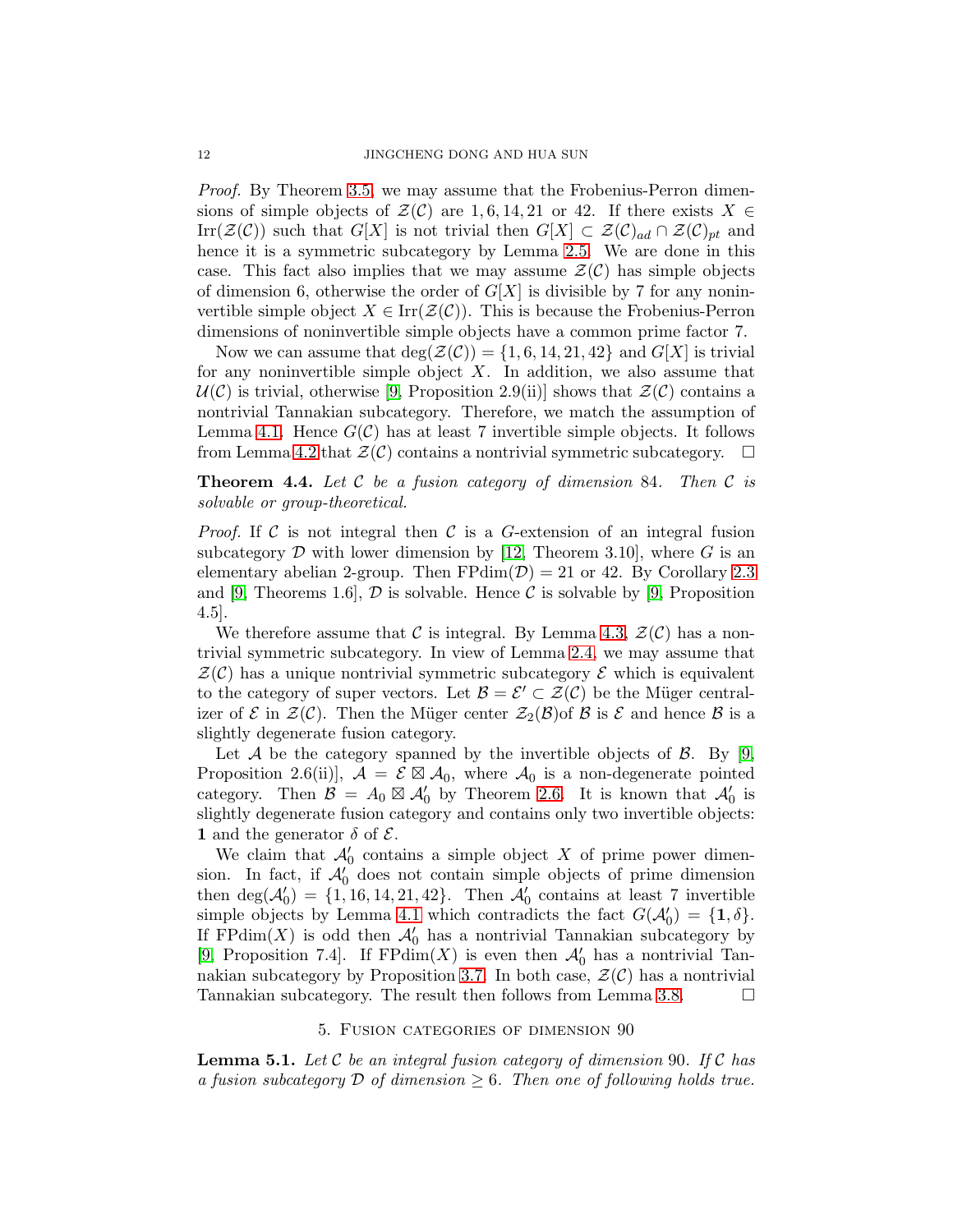*(1)* C *is faithfully graded by a nontrivial finite group.*

*(2)* Z(C) *contains a nontrivial symmetric subcategory. In particular,* C *is weakly group-theoretical.*

*Proof.* Let  $B \subseteq A = I(1)$  be the subalgebra of A corresponding to the fusion subcategory D. Then  $FPdim(B) = \frac{90}{FPdim(D)} \leq 15$ . In view of [6,Theorem 2.11], the Frobenius-Perron dimension of simple object of  $\mathcal{Z}(\mathcal{C})$  divide 90. Hence the possible decomposition of B as an object of  $\mathcal{Z}(\mathcal{C})$  shows that B (and hence A) contains nontrivial invertible simple object or simple object of prime power dimension. If the former possibility holds then  $\mathcal C$  is faithfully graded by a nontrivial finite group by Lemma [3.2.](#page-6-3) In this case, the trivial component has dimension  $\leq 45$  and hence is weakly group-theoretical. Thus  $\mathcal C$  is weakly group-theoretical.

If the later possibility holds then  $Z(\mathcal{C})$  contains a nontrivial symmetric subcategory by  $[9, Corollary 7.2]$ . In this case, C is weakly group-theoretical by Proposition [3.6](#page-8-1) and Lemma [3.8.](#page-9-0)

<span id="page-12-0"></span>Theorem 5.2. *Let* C *be a fusion category of dimension 90. Then* C *is weakly group-theoretical.*

*Proof.* If C is not integral then C is a  $\mathbb{Z}_2$ -extension of an integral fusion subcategory  $D$  with dimension 45, by [\[12,](#page-14-5) Theorem 3.10]. By [\[9,](#page-14-0) Theorem 1.6],  $\mathcal{D}$  is solvable. Hence  $\mathcal C$  is weakly group-theoretical by [\[9,](#page-14-0) Proposition 4.1].

If C is integral then it suffices to prove that C has a fusion subcategory of  $dimension > 6$ , by Lemma [5.1.](#page-11-1)

By Theorem 4.2,  $\mathcal C$  has the following possible types:

 $(1, 2; 2, 4; 3, 8), (1, 2; 2, 4; 6, 2), (1, 2; 2, 4; 3, 4; 6, 1), (1, 2; 2, 22),$ 

 $(1, 6; 2, 3; 3, 8), (1, 6; 2, 3; 6, 2), (1, 6; 2, 3; 3, 4; 6, 1), (1, 6; 2, 21),$ 

 $(1, 9; 3, 9), (1, 9; 3, 1; 6, 2), (1, 9; 3, 5; 6, 1), (1, 9; 9, 1), (1, 10; 2, 20), (1, 15; 5, 3),$ 

 $(1, 18; 2, 18), (1, 18; 3, 8), (1, 18; 3, 4; 6, 1), (1, 18; 6, 2), (1, 30; 2, 15), (1, 45; 3, 5).$ 

Assume that C has the first 3 types. Then  $G[X] = G(C)$  for any simple object  $X$  of dimension 2. In fact, if there exists 2-dimensional simple object X such that  $G[X] = \{1\}$  then Theorem [2.1](#page-2-0) shows that C has a fusion subcategory of dimension 12, 24 or 60. It is impossible since they can not divides 90. It follows from [\[4,](#page-14-17) Lemma 3.2] that all simple object of dimension 1 and 2 generate a fusion subcategory D of dimension 18.

Assume that C has the forth type. Then  $X \otimes X^* = 1 + g + X_2$  for every 2dimensional simple object X, where  $G(\mathcal{C}) = \{1, g\}$  and  $X_2$  is 2-dimensional simple object. Hence  $X_2$  is a self-dual simple object. Let  $\mathcal{C}(X_2)$  be the fusion subcategory generated by  $X_2$ . If  $\mathcal{C}\langle X_2\rangle$  is a proper subcategory of C then  $FPdim(\mathcal{C}(X_2)) \geq 6$ . If  $\mathcal{C}(X_2)$  then C is Grothendieck equivalent to the category  $Rep(\mathcal{D}_{45})$  by [\[22,](#page-14-21) Theorem 1.2], where  $\mathcal{D}_{45}$  is the dihedral group of order 90. Hence  $\mathcal C$  is group-theoretical by [\[19,](#page-14-22) Proposition 4.7(1)].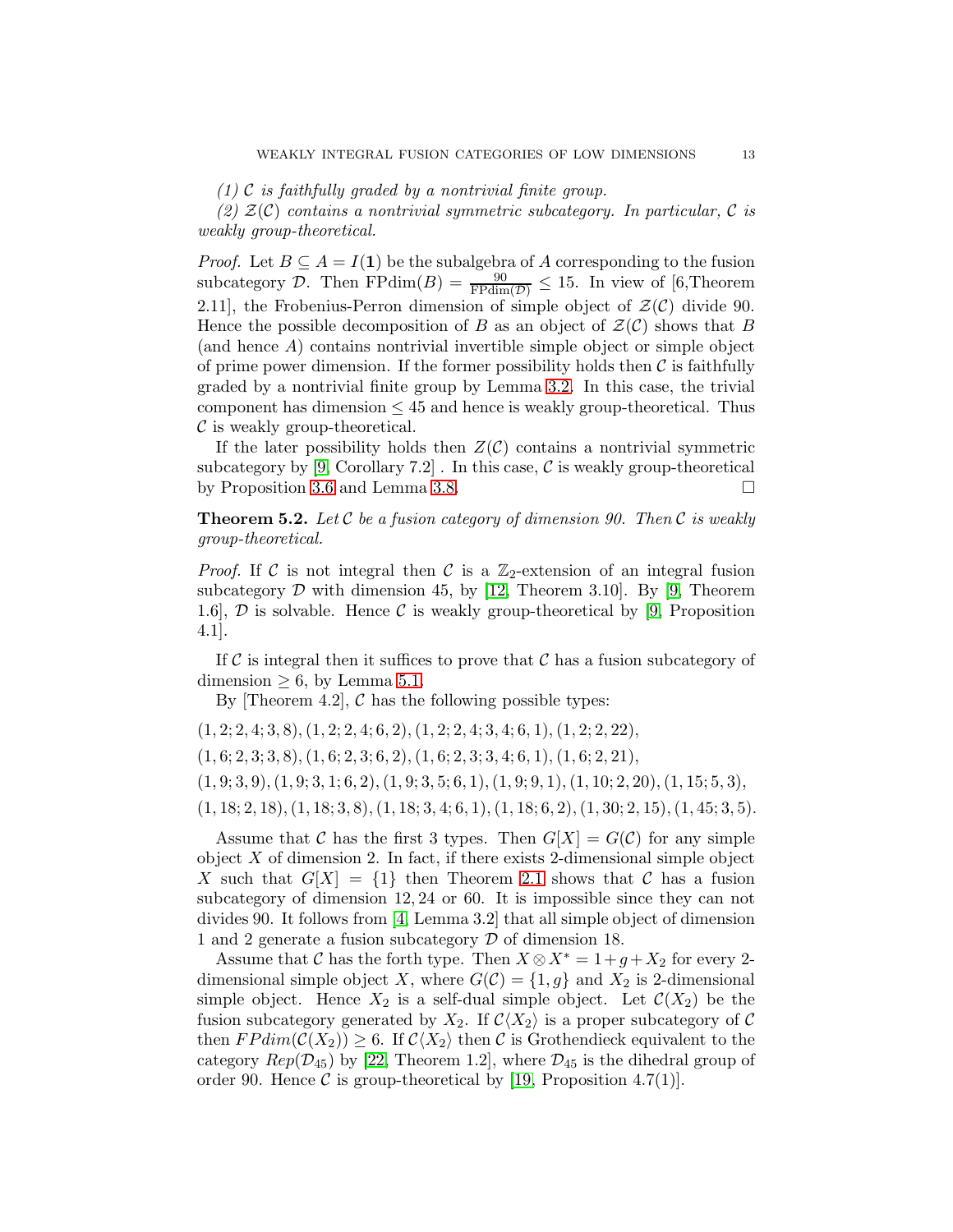For the remaining types, the largest pointed fusion subcategory  $\mathcal{C}_{pt}$  has dimension  $\geq 6$ . This completes the proof.

Combing Proposition [2.2](#page-3-0) and Theorem [5.2,](#page-12-0) we get the following corollary.

<span id="page-13-2"></span><span id="page-13-1"></span>Corollary 5.3. *Let* C *be a fusion category of dimension* 90*. Then* C *is solvable.*

### 6. Main Results

<span id="page-13-0"></span>Theorem 6.1. *Let* C *be a weakly integral fusion category of dimension less than* 120*. Then* C *is either group-theoretical or solvable.*

*Proof.* Suppose FPdim( $C$ ) = n is a natural number and  $n < 120$ .

If  $n = p^a q^b$ , where p, q are prime numbers,  $a, b \geq 0$ , then C is solvable by [\[9,](#page-14-0) Theorem 1.6].

If  $n = 84$  or 90 then C is solvable by Theorem [4.4](#page-11-2) and Corollary [5.3.](#page-13-2)

If  $n = pqr$ , where p, q and r are distinct prime numbers, then C is solvable by Corollary [2.3.](#page-4-1)

It remains to consider the case when  $n = 60$ . We shall follow the line of proof of Proposition [2.2.](#page-3-0) By [\[9,](#page-14-0) Theorems 9.16],  $\mathcal C$  is weakly grouptheoretical and hence it is Morita equivalent to a nilpotent fusion category  $D$ . If  $D$  is pointed then  $C$  is group-theoretical.

We then assume that  $\mathcal D$  is not pointed and hence if there is a sequence of fusion subcategories

(6.1) 
$$
\mathcal{D}_0 = \text{Vec}, \mathcal{D}_1, \cdots, \mathcal{D}_n = \mathcal{D}
$$

and a sequence of finite groups  $G_1, \dots, G_n$  such that  $\mathcal{D}_i$  is obtained from  $\mathcal{D}_{i-1}$  by a  $G_i$ -extension.

For every group  $G_i$ ,  $1 \leq i \leq n$ , the order  $|G_i|$  divides 60 and hence it is solvable. Moreover, the fusion subcategory  $\mathcal{D}_1$  must be pointed and hence  $\mathcal{D}_1 = \text{Vec}_{K,\omega}$ , for some 3-cocycle  $\omega \in H^3(G, k^{\times})$  and a solvable group K. Then C is solvable by the same reason as in the proof of Proposition [2.2.](#page-3-0)  $\Box$ 

Corollary 6.2. *Let* C *be a strictly weakly integral fusion category of dimension less than* 120*. Then* C *is solvable.*

*Proof.* The result follows from Theorem [6.1](#page-13-0) and the fact that a group-theoretical fusion category is integral, see [\[8,](#page-14-6) Corollary 8.43.].  $\Box$ 

By Theorem [6.1](#page-13-0) and [\[9,](#page-14-0) Theorems 1.5], we can recover the main result in [\[4\]](#page-14-17).

Corollary 6.3. *Let* C *be a weakly integral fusion category of dimension less than* 120*. Then* C *has the strong Frobenius property.*

### **ACKNOWLEDGEMENTS**

The research of the author is partially supported by the startup foundation for introducing talent of NUIST (Grant No. 2018R039) and the Natural Science Foundation of Jiangsu Providence (Grant No. BK20201390).